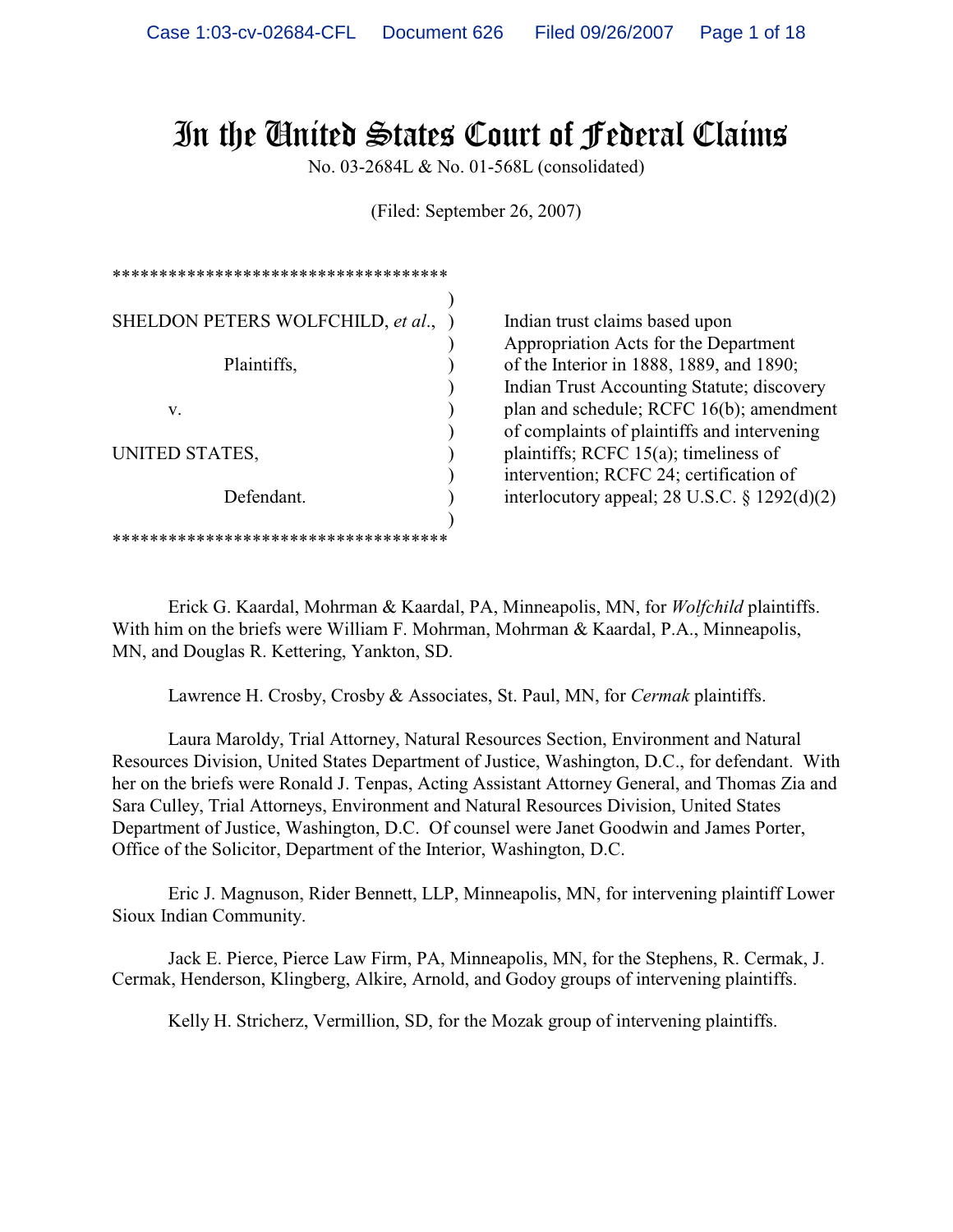Garrett J. Horn, Horn Law Office, Yankton, SD, for the Saul, Trudell, Taylor, Ferris, Henry, and Vassar groups of intervening plaintiffs.

Creighton A. Thurman, Yankton, SD, for the Cournoyer, Robinette, Kimbell, French, and Wanna groups of intervening plaintiffs.

Elizabeth T. Walker, Walker Associates, Alexandria, VA, for the anonymous Walker group of intervening plaintiffs.

Robin L. Zephier, Abourezk & Zephier, PC, Rapid City, SD, for the Zephier group of intervening plaintiffs.

Larry Leventhal, St. Paul, MN, for the Burley group of intervening plaintiffs.

Wood R. Foster, Jr., Siegel, Brill, Greupner, Duffy & Foster, PA, Minneapolis, MN, for the Lafferty, Blaeser, Whipple, and Lowe groups of intervening plaintiffs.

Sam S. Killinger, Rawlings, Nieland, Probasco, Killinger, Ellwanger, Jacobs & Mohrhauser, LLP, Sioux City, IA, for the Enyard and Kitto groups of intervening plaintiffs.

Bernard J. Rooney, Amherst, WI, for the Rooney group of intervening plaintiffs.

Scott A. Johnson, Johnson Law Group, Minnetonka, MN, for the Rocque group of intervening plaintiffs.

James L. Blair, Renaud, Cook, Drury, Mesaros, PA, Phoenix, AZ, for the anonymous Blair group of intervening plaintiffs. With him on the briefs was Barry P. Hogan, Renaud Cook Drury Mesaros, PA, Phoenix, AZ.

Gary J. Montana, Montana & Associates, Osseo, WI, for the Julia DuMarce group of intervening plaintiffs.

Nicole N. Emerson, Lynn, Jackson, Shultz & Lebrun, PC, Sioux Falls, SD, for the Garreau group of intervening plaintiffs.

Douglas Kettering, Kettering Law Office, Yankton, SD, for the Ke Zephier group of intervening plaintiffs.

Randy V. Thompson, Nolan, MacGregor, Thompson & Leighton, St. Paul, MN, for the Abrahamson group of intervening plaintiffs.

Frances Felix*, pro se*, Minneapolis, MN, for herself and members of her immediate family as intervening plaintiffs.

Royce Deryl Edwards, Jr., Joplin, MO, for the Vadnais group of intervening plaintiffs.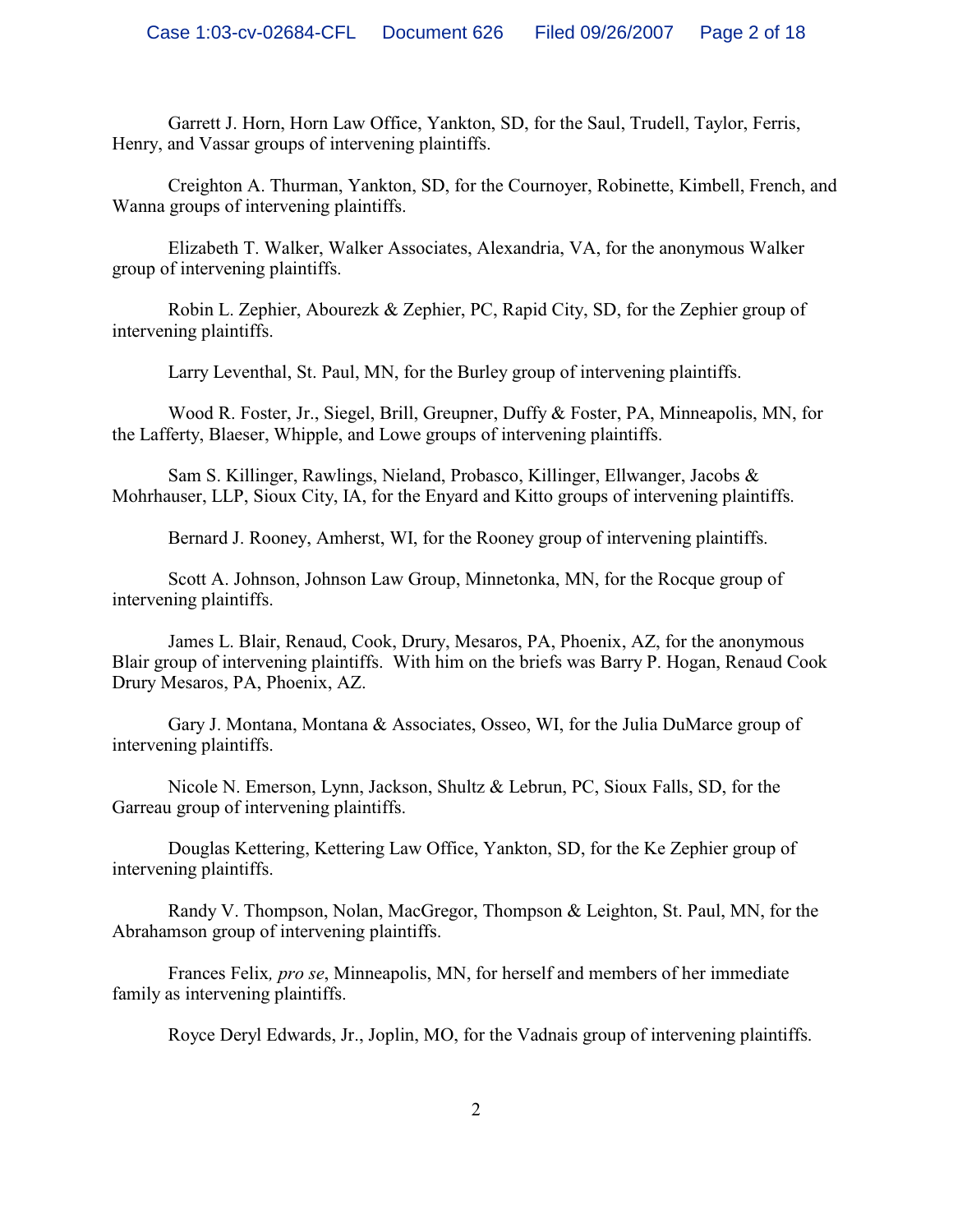Philip W. Morgan, Britton, SD, for the Youngbear and Marvel DuMarce groups of intervening plaintiffs and for the Werner group of applicants for intervention.

Brian L. Radke, Radke Law Office, P.C., Sioux Falls, SD for the Schroder group of intervening plaintiffs.

## **OPINION AND ORDER**

LETTOW, Judge.

This Indian trust case has been brought by approximately 20,750 individuals claiming descent from persons who were members of the Mdewakanton band of Sioux Indians and who assisted white settlers in Minnesota during the 1862 Sioux uprising ("the loyal Mdewakanton"). *See Wolfchild v. United States*, 62 Fed. Cl. 521, 526-29 (2004) ("*Wolfchild I*") (describing the 1862 Sioux uprising, the role of the loyal Mdewakanton, and their severance of tribal relations after the uprising).<sup>1</sup> Promptly after this suit was filed in November 2003, the court addressed the nature and viability of the Indian trust claims, in due course granting a motion by plaintiffs for a partial summary judgment that (1) a trust, which included land, improvements to land, and monies as the corpus, was created in connection with, and as a result of, provisions in appropriation acts for the Department of the Interior in 1888, 1889, and 1890 ("Appropriation Acts" $)^2$  that provided money to be expended under specific directions for the benefit of the loyal Mdewakanton and their descendants,  $(2)$  such trust was neither extinguished nor terminated by

<sup>2</sup>The three Appropriation Acts are the Act of June 29, 1888, ch. 503, 25 Stat. 217, 228-29; the Act of Mar. 2, 1889, ch. 412, 25 Stat. 980, 992-93; and the Act of Aug. 19, 1890, ch. 807, 26 Stat. 336, 349.

 $3$ The initial trust beneficiaries were defined in the Appropriation Acts as "Indians in Minnesota, belonging to the Medwakanton [sic] band of Sioux Indians, who have resided in said State since [May 20, 1886] . . . and severed their tribal relations." Act of June 29, 1888, 25 Stat. at 228; *accord* Act of Mar. 2, 1889, 25 Stat. at 992; Act of Aug. 19, 1890, 26 Stat. at 349. These Indians had been loyal to the United States during the Sioux uprising, which began in Minnesota in August 1862 and claimed the lives of more than 500 white settlers and numerous Indians. *See Wolfchild I*, 62 Fed. Cl. at 526. By aiding the white settlers, many of the loyal Indians lost their homes and property, and Congress concluded that their lives would be in danger were they to return to their tribes. *Id*. (quoting *Cong. Globe*, 38th Cong., 1st Sess. 3516 (1864)).

 The explicit statutory definitional reference to Indians "who have resided in said State since . . . [May 20, 1886]" was to a census prepared by U.S. Special Agent Walter McLeod, who determined on behalf of the Commissioner of Indian Affairs which Mdewakanton Indians

<sup>&</sup>lt;sup>1</sup>The lineal descendants of the loyal Mdewakanton constitute an "identifiable group of American Indians" within the meaning of the Indian Tucker Act, 28 U.S.C. § 1505, and accordingly this is a collective action under that Act.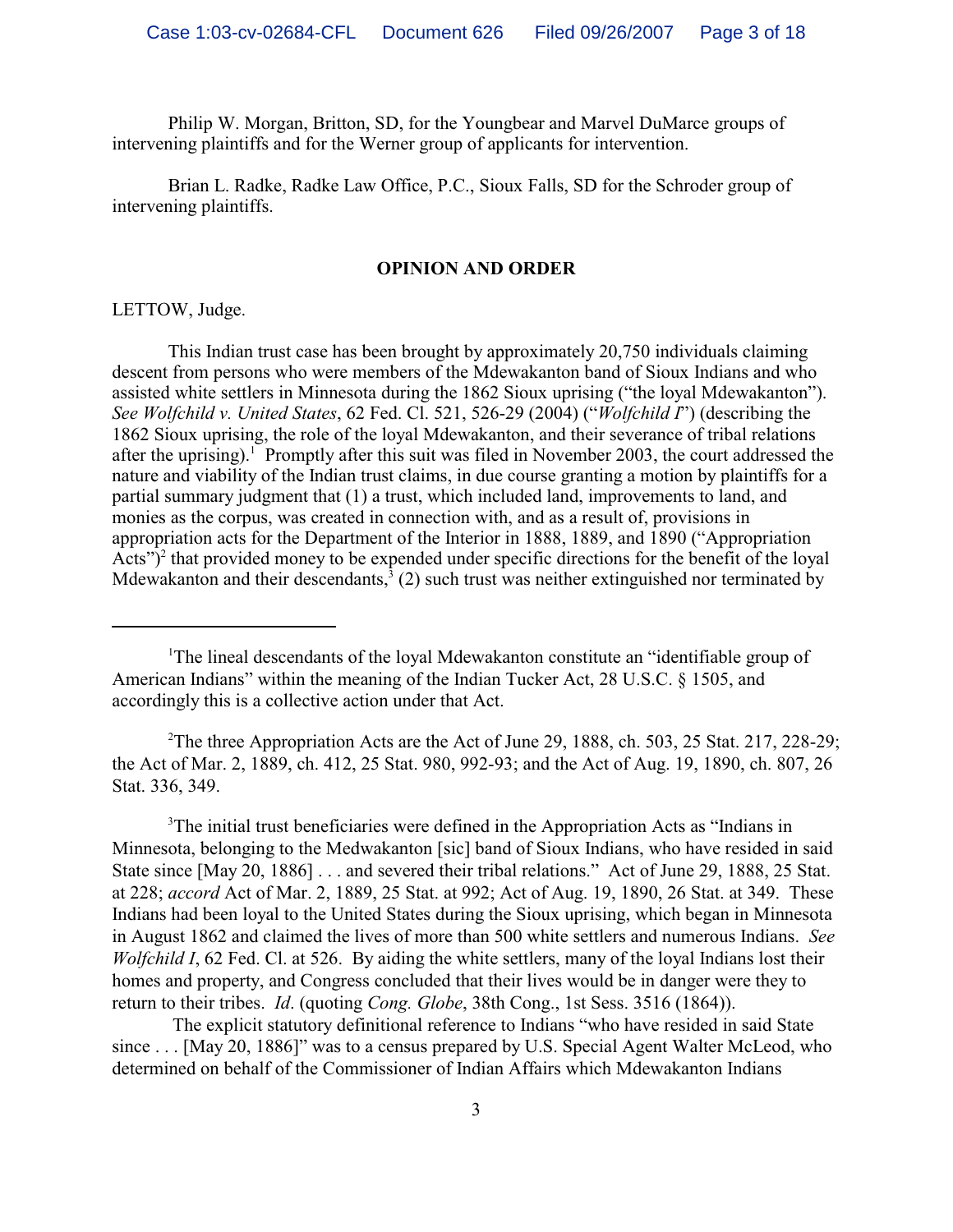the Act of December 19, 1980, Pub. L. No. 96-557, 94 Stat. 3262 (the "1980 Act"), which converted interests of the United States in the property at issue to a holding in trust for three Indian communities located in Minnesota, $4$  and (3) the United States breached the trust engendered by the Appropriation Acts through the passage of the 1980 Act and other actions taken thereafter. *See Wolfchild I*, 62 Fed. Cl. at 555.<sup>5</sup>

Thereafter, over a period of two and one-half years, the court considered and resolved numerous party-related issues that arose in this collective action. *See Wolfchild v. United States*, 68 Fed. Cl. 779 (2005) ("*Wolfchild II*"); *Wolfchild v. United States*, 72 Fed. Cl. 511 (2006) ("*Wolfchild III*"); *Wolfchild v. United States*, 77 Fed. Cl. 22 (2007) ("*Wolfchild IV*"). Among other things, the court granted plaintiffs' request for authorization to inform prospective plaintiffs of the pendency of this action, *Wolfchild II*, 68 Fed. Cl. at 785-87, 801, requiring plaintiffs to

 Under the 1889 and 1890 Appropriations Acts, the beneficiaries included both the loyal Mdewakanton and their families. Act of Mar. 2, 1889, 25 Stat. at 992 (monies to be appropriated for "these Indians or family thereof"); Act of Aug. 19, 1890, 26 Stat. at 349 (monies to be appropriated for "these Indians or families thereof"). The Appropriation Acts were intended as a substantial addendum to an act adopted in 1863 for the benefit of "individual[s] of the beforenamed bands [Sisseton, Wahpaton, Mdewakanton, and Wahpakoota] who exerted [them]sel[ves] in rescuing the whites from the late massacre [by] said Indians." Act of Feb. 16, 1863, § 9, 12 Stat. 652, 654. *See Wolfchild I*, 62 Fed. Cl. at 526. The 1863 Act specified that the land addressed by that Act "shall be an inheritance to said Indians and their heirs forever." 12 Stat. at 654. This prior statutory text illuminates the reference to "families" in the later Appropriation Acts.

<sup>4</sup>The three Indian communities are the Lower Sioux Indian Community, the Shakopee Mdewakanton Sioux (Dakota) Community, and the Prairie Island Indian Community in Minnesota. Pub. L. No. 96-557, 94 Stat. at 3262.

<sup>5</sup>Plaintiffs also put forward contractual claims that were dismissed because of the six-year statute of limitations applicable to claims brought under the Tucker Act, but their trust claims had been preserved by the Indian Trust Accounting Statute. *Wolfchild I*, 62 Fed. Cl. at 547-49; *see* Department of the Interior and Related Agencies Appropriations Act, 2004, Pub. L. No. 108- 108, 117 Stat. 1241, 1263 (2003). The Indian Trust Accounting Statute, with minor variations, has been enacted for fiscal years 1991 to 2006 as part of the annual appropriations statute for the Department of the Interior. It provides that the statute of limitations for claims alleging mismanagement or loss of Indian trust funds shall not begin to run until the beneficiaries have been given an accounting. *See* Pub. L. No. 108-108, 117 Stat. at 1263 (fiscal year 2004 version); *accord* Department of the Interior, Environment, and Related Agencies Appropriation Act, 2006, Pub. L. No. 109-54, 119 Stat. 499, 519 (2005) (fiscal year 2006 version); *see also Shoshone Indian Tribe of Wind River Reservation v. United States*, 364 F.3d 1339, 1347 (Fed. Cir. 2004); *Wolfchild I*, 62 Fed. Cl. at 534-535 & n.10.

<sup>(1)</sup> were loyal to the United States during the 1862 uprising, (2) had renounced their tribal relations, and (3) had remained in Minnesota. *See Wolfchild I*, 62 Fed. Cl. at 528.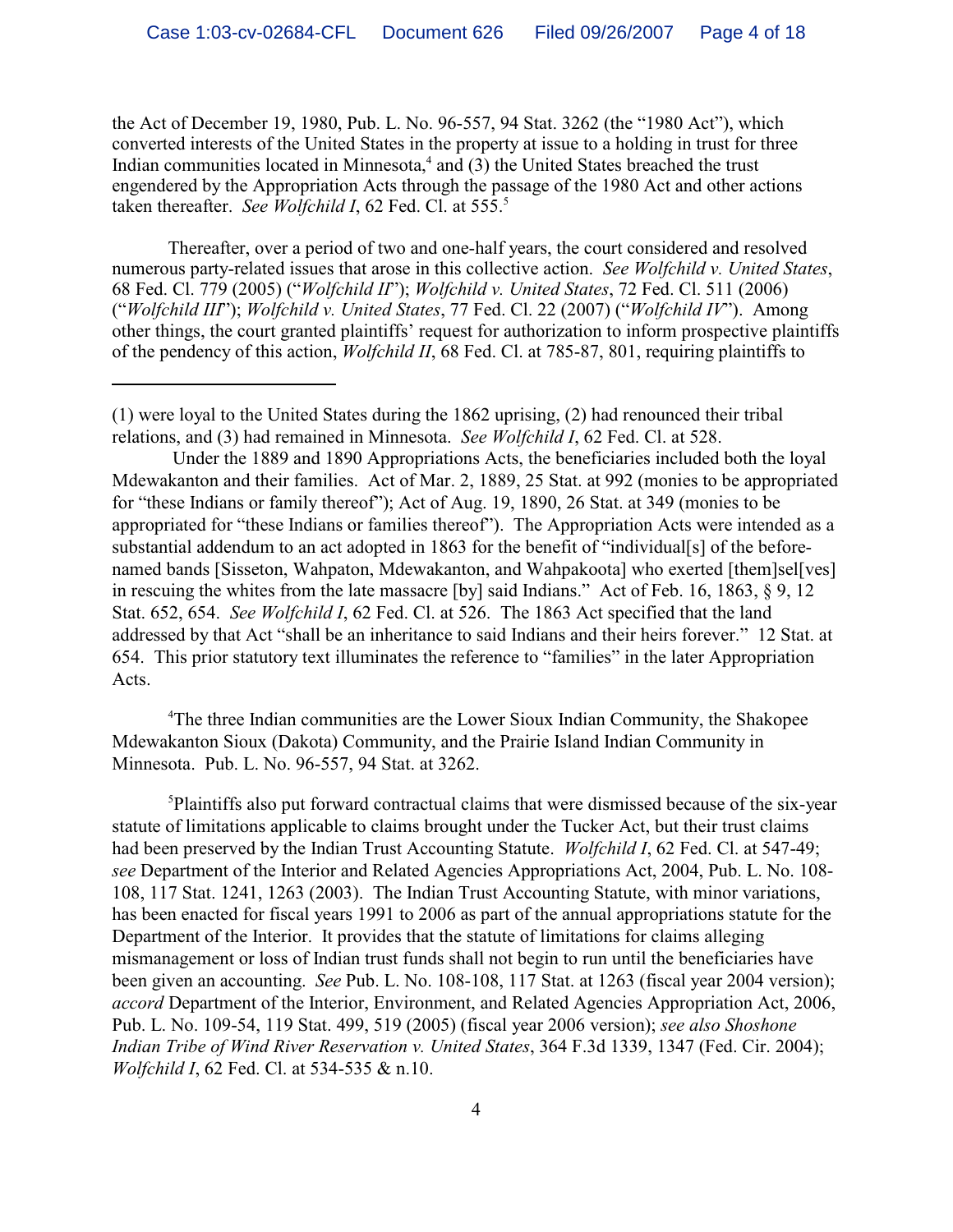send personal notice to all lineal descendants of the loyal Mdewakanton whose names and addresses were known and who had not already joined in the action, and to publish notice in newspapers and periodicals that had wide circulation in Minnesota or among Native Americans. Id. at 801, 804-805; *Wolfchild III*, 72 Fed. Cl. at 516.<sup>6</sup> Subsequently, plaintiffs were granted leave to file a Third Amended Complaint to add thousands of additional plaintiffs, and thousands of other individuals, making up 41 separate groups, were granted intervention as plaintiffs. *Wolfchild III*, 72 Fed. Cl. at 514, 539-40; *Wolfchild IV*, 77 Fed. Cl. at 31-36. The court also granted a motion by the Lower Sioux Indian Community ("Lower Sioux") for leave to intervene as a plaintiff. *Wolfchild III*, 72 Fed. Cl. at 514, 540. Third-party summonses were issued to the Prairie Island and Shakopee Indian Communities to bring those Communities into the case as defendants, but those summonses were quashed because the redressability criterion for standing under Article III of the Constitution was not satisfied as to those communities. *Wolfchild IV*, 77 Fed. Cl. at 27-31.

At this juncture, both the court and most of the parties are ready to proceed with discovery and other steps to prepare the case for resolution.<sup>7</sup> The parties have proposed several variants of a plan and schedule for these steps. However, the government has interposed a motion to certify the court's prior decisions, specifically those rendered in October 2004 (*Wolfchild I*), December 2005 (*Wolfchild II*), and August 2006 (*Wolfchild III*), for interlocutory appeal under 28 U.S.C. § 1292(d)(2), and to stay discovery and other preparatory proceedings in the interim. All of the plaintiffs and intervening plaintiffs oppose this motion on procedural (*i.e.*, untimeliness) and substantive grounds. By this decision, the court addresses each of the parties' pending motions and requests.

To aid in providing notice to potentially interested persons, and pursuant to the "Call <sup>6</sup> Statute," 28 U.S.C. § 2507, the court also required the government to provide a listing of those lineal descendants known to the government. *Wolfchild II*, 68 Fed. Cl. at 797-98.

<sup>7</sup>In *Wolfchild IV*, the court identified the following issues as requiring development prior to resolution of the case:

> (1) delineating the trust created by the 1888, 1889, and 1890 Appropriation Acts, (2) accounting for the [handling of the] trust corpus by the Department of the Interior and its agents after enactment of the 1980 Act, (3) addressing the current legal status of the 1886 lands, (4) explicating and applying the criteria for determining whether a plaintiff or intervening plaintiff qualifies as a lineal descendant of a loyal Mdewakanton and thus a beneficiary of the trust, and (5) determining the monetary relief to which individual claimants might be entitled.

77 Fed. Cl. at 36. Notwithstanding this recitation of issues, the litigation now might be distilled down to three fundamental questions: "what property is involved," "what's happened to that property," and "who's a lineal descendant." Hr'g Tr. 76:25 to 77:3 (Aug. 6, 2007).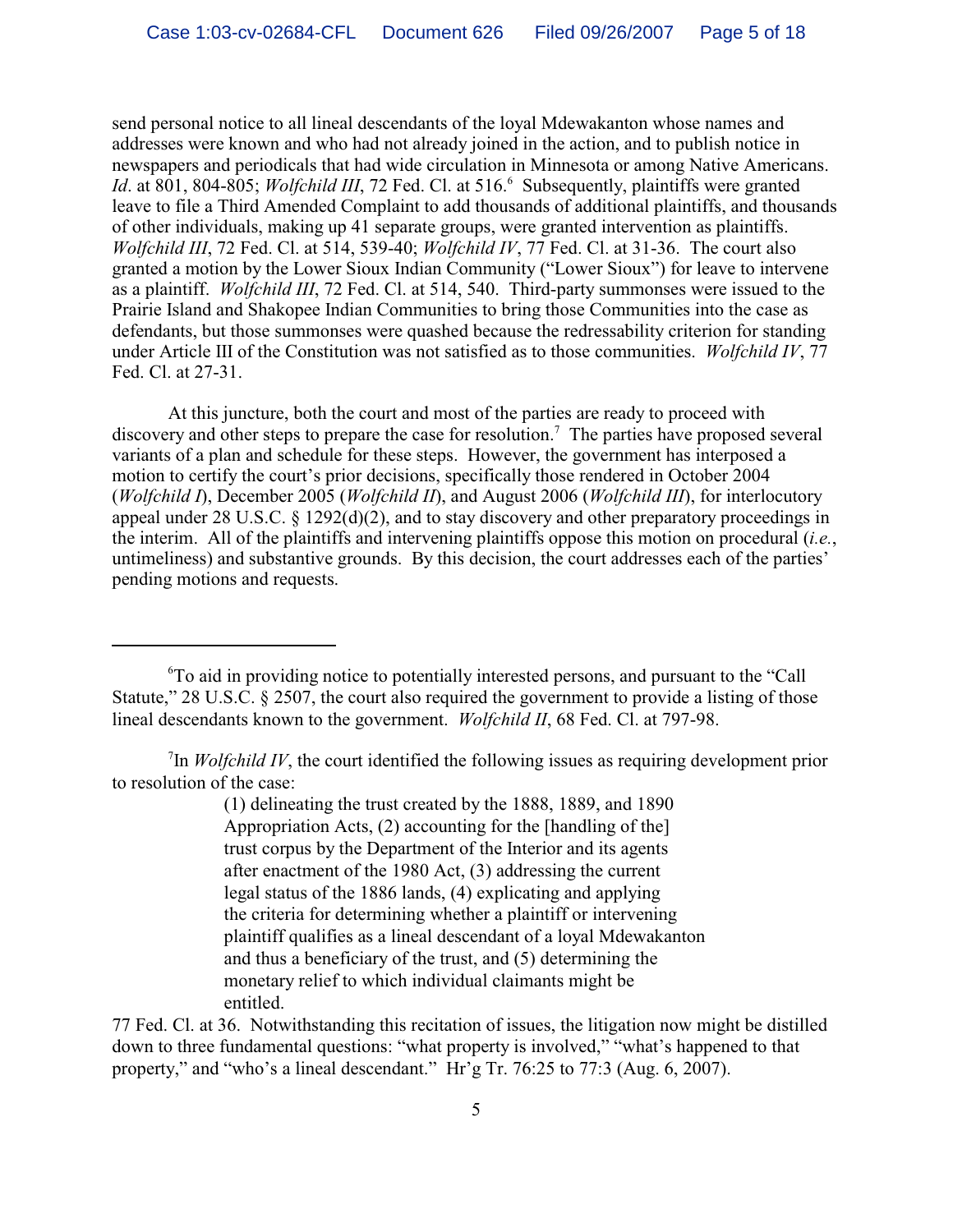#### **ANALYSIS**

#### **A. Pre-Trial Plan and Schedule**

Looking forward to efforts by the parties to prepare this case for resolution on the merits, in *Wolfchild IV* the court asked counsel to undertake three steps: (1) that counsel for the various groups of intervening plaintiffs select a proposed coordinating counsel and an alternate for each of the two different categories of individual intervening plaintiffs, namely, those who claim descendancy from persons on the 1886 and 1889 censuses prepared by special agents of the Department of the Interior and those whose claim has another source, (2) that counsel for the parties confer and submit a plan and schedule for pre-trial proceedings, and (3) that counsel for plaintiffs and for each group of intervening plaintiffs submit compact disks listing the individual claimants represented by them, including, separately to the court and counsel for defendant only, lists of those claimants who have been granted leave to participate anonymously in this litigation. 77 Fed. Cl. at 36. Those steps have been accomplished.

The court acknowledges and accepts the selection by counsel for intervening plaintiffs of Sam Killinger as coordinating counsel for Group A, the intervening plaintiffs who claim descendancy from the 1886 and 1889 censuses, with Garrett Horn as the alternate and Kelly Stricherz as assistant for Group A, and Gary Montana as coordinating counsel for Group B, those intervening plaintiffs who base their claim on other sources, with Creighton Thurman as the alternate and Robin Zephier as assistant. These counsel have accepted responsibility for drawing together the positions of the groups of intervening plaintiffs on the issues that may arise and for presenting the positions of their groups to the court in a single filing, if feasible. Hr'g Tr. 29:7 to 31:8, 34:11-24 (Aug. 6, 2007).<sup>8</sup>

The plan and schedule proposed by plaintiffs and intervening plaintiffs has six basic elements: (1) initial disclosures under Rule 26(a) of the Rules of the Court of Federal Claims ("RCFC"), (2) discovery particularly to identify trust assets and the handling of those assets, to include U.S. Treasury accounts 147436 and 147936 for the Bureau of Indian Affairs, as well as the 1886 lands, (3) discovery regarding revenues or income produced or generated by or from the 1886 lands by the Communities, and from monies transferred to the Communities by the Department of the Interior, and payments and distributions made by the Communities of such revenues or income, (4) a bar on the deposition of any individual plaintiff or intervening plaintiff, absent court approval, (5) a schedule for submission and briefing of summary judgment motions, and (6) a time for commencement of trial. Joint Status Report (July 20, 2007) ("JSR") at 3-4, 31- 47, 48-64 and following sheet. Defendant "objects to proceeding with initial disclosures at this stage," or taking any of the other further preparatory elements identified by plaintiffs and

<sup>&</sup>lt;sup>8</sup>Most of the lineal descendants who have appeared and submitted a claim as plaintiff or intervening plaintiff live in Minnesota, Nebraska, South Dakota, Iowa, and Montana, Hr'g Tr. 45:22-23, and counsel generally are located in the upper Midwest and Plains States.

All citations to the "Hr'g Tr." in this decision are to the transcript of the hearing held on August 6, 2007.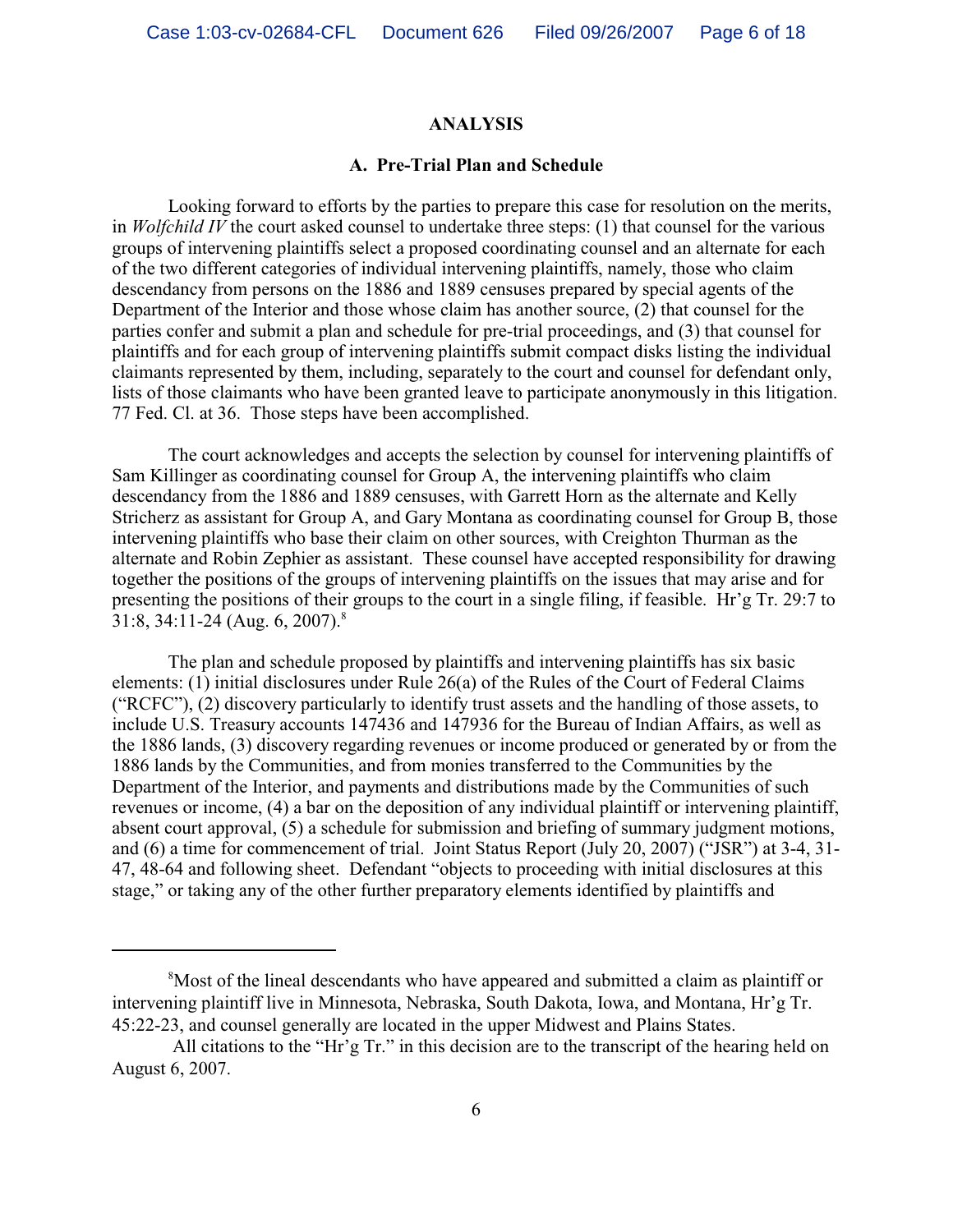intervening plaintiffs, pending final action on its motion for certification for interlocutory appeal. JSR at 28.

The government concedes that fundamental issues remain unresolved and, indeed, significantly unexplored. Among other things, "[d]efendant notes particularly that the question of the scope of the alleged trust, including what types of assets lie within that 'trust,' has yet to be determined in this litigation." JSR at 29. Notably, the court's initial obligations in these cases were to determine whether plaintiffs had stated a viable claim over which the court had jurisdiction, *see Steel Co. v. Citizens for a Better Env't*, 523 U.S. 83, 88-89 (1998), and then to oversee joinder of additional parties in an orderly manner in this collective action. *See Hoffmann-La Roche, Inc. v. Sperling*, 493 U.S. 165, 170-71 (1989). The court has fulfilled those responsibilities, and in the process has granted partial summary judgment to plaintiffs and added thousands of plaintiffs and intervening plaintiffs to the litigation. Now, when the time for fleshing out the fundamental issues is at hand, it would be notably unfair and prejudicial to the plaintiffs to halt preparatory steps to that end. Accordingly, acting pursuant to RCFC 16(b) and RCFC Appendix A,  $\P$  7-8, the court adopts a modified schedule for further proceedings, as set out at the conclusion of this opinion.

## **B. Residual Party-Related Issues**

Although *Wolfchild III* and *Wolfchild IV* addressed questions about participation of numerous individuals and the Communities in this litigation, the parties have raised residual party-related issues. Managing this collective action with a very large number of individual claimants separated into so many groups has proved to be a daunting task. *See Wolfchild IV*, 77 Fed. Cl. at 34 ("This action threatens to become so cumbersome and laden with claimants that bringing it to a final conclusion within a reasonable time is put in jeopardy."). In April 2007, after first imposing a twice-extended deadline for claimants to intervene as plaintiffs, and then allowing yet a further set of motions to intervene and to amend previously granted interventions, the court warned that "any future requests by individuals to participate in the *Wolfchild* case as claimants will be deemed to be untimely and to impair the manageability of this suit." *Id*. at 35- 36.<sup>9</sup> Noting that the statute of limitations had not yet begun to run because of the Indian Trust Accounting Statute, the court advised that "[f]urther individuals who wish to pursue claims of breach of trust arising out of the 1888, 1889, and 1890 Appropriations Acts must file separate actions to vindicate their positions." *Id*. at 36. Now, at this later stage of the case the court has been presented with numerous requests to correct names, including those of newly married persons as well as others, and to add children newborn to persons already named as plaintiffs or intervening plaintiffs. Twenty-one such motions are pending, filed by plaintiffs and by twenty groups of intervening plaintiffs. At a hearing held on August 6, 2007, the court required that any such motion be filed on or before August 20, 2007. Each of the pending motions was filed by that date.

<sup>&</sup>lt;sup>9</sup>The court acted in accord with its authority in a collective action to "limit<sup>[]</sup> time for ... the joinder of additional parties." *Hoffmann-La Roche*, 493 U.S. at 173.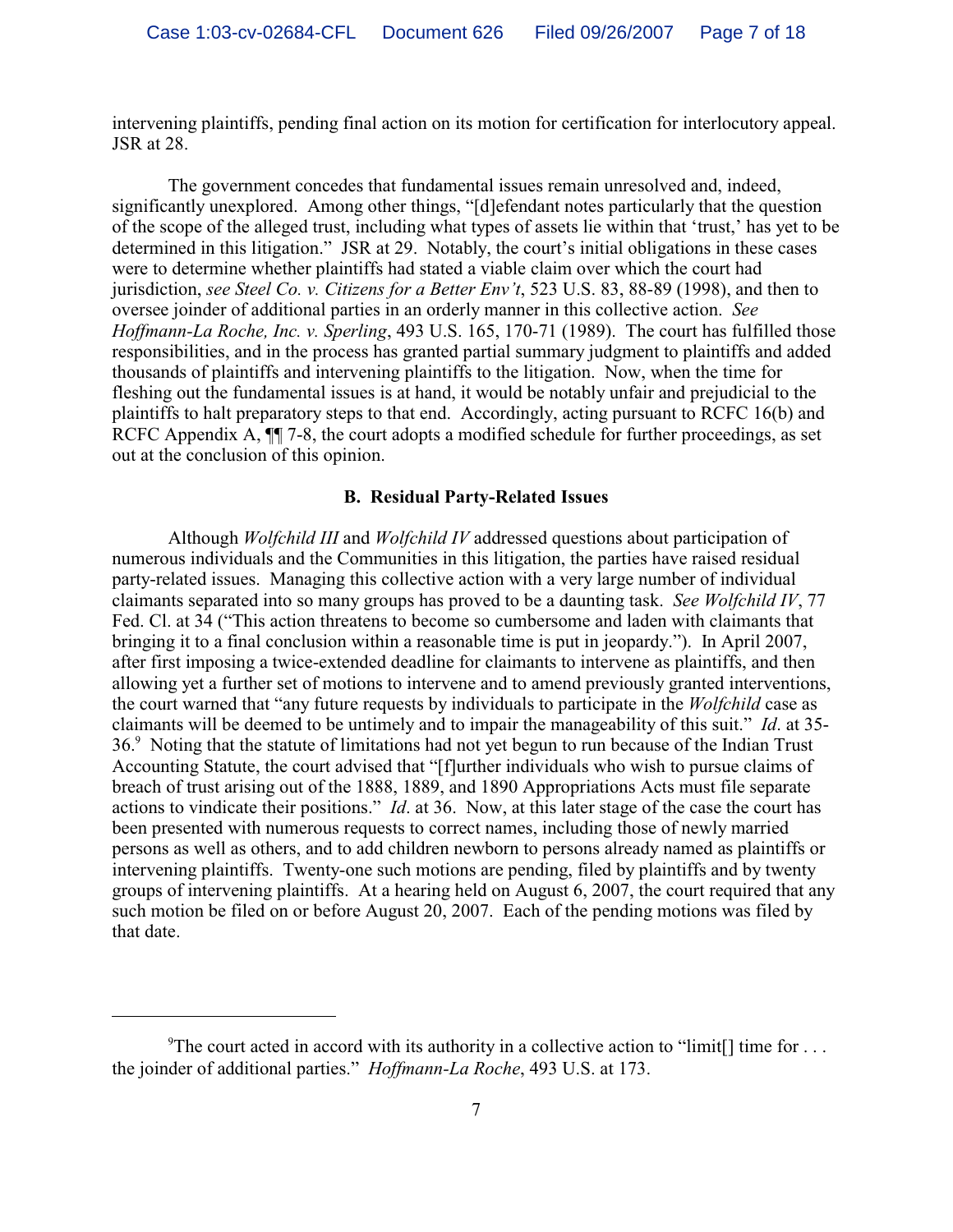The government has not objected to these motions insofar as they seek to correct names or to add newborn children, *see* Def.'s Resp. to Garreau (Hall) Mot. for Leave to File Am. Compl. to Correct Names [582] at 1; Def.'s Omnibus Mem. of Points and Authorities [596] (Def.'s Omnibus Mem.") at 2-3, but it has objected to adding other additional plaintiffs. Def.'s Omnibus Mem. at 4-5. For purposes of amending the complaint and intervening complaints in this litigation, the government would define "newborns" as those persons born between July 12, 2006 and August 20, 2007. *Id*. at 2. The government recites that the common definition of "newborn" is a "neonate" or a "newborn infant, especially less than four weeks old." *Id*. at 3 (quoting *The American Heritage Dictionary of the English Language* 1178 (4th ed. 2000)). 10 Here, however, the government puts forward a more expansive definition of newborn to account for the fact that the court previously set July 12, 2006, as the extended deadline for intervention. *Id*. at 2.

The court conceptually accepts the government's suggested expansive definition of newborn for purposes of the pending motions. However, the government's proposed delineating dates for the newborns have to be modified. It would be unrealistic to expect that child born shortly before the prior deadline for intervention could reasonably have been included in a complaint for intervention. Accordingly, the court will consider newborns for this specific purpose to be persons born between January 1, 2006 and August 20, 2007.

Four groups proposed to include newborn children who are *en ventre sa mere*. *See* the motions to amend filed by the Whipple group [538], Lafferty group [539], Lowe group [540], and Mozak group [547]. The government acknowledges that the court previously allowed unborn children to be included in a complaint in intervention, at least conditionally. Def.'s Omnibus Mem. at 3-4 (referring to *Wolfchild IV*, 77 Fed. Cl. at 35 n.22). The court's prior action was based upon the common law rule that a child *en ventre sa mere* is deemed to be *in esse* for purposes of inheritance or taking a remainder or other estate of interest for its own benefit. *Wolfchild IV*, 77 Fed. Cl. at 35 n.22. The government does not challenge the common law rule, but it does resist the conclusion that an unborn child possesses a cause of action cognizable in federal court for damages. Def.'s Omnibus Mem. at 4. Nonetheless, the government does not oppose the addition of those putative plaintiffs in this litigation, so long as they are properly identified. *Id*. The court consequently allows unborn children to be added to the listing of individual plaintiffs for the four groups of intervenors which sought to include them.

 $10$ <sup>10</sup>The definition actually quoted by defendant is that for "neonate," not "newborn." *Compare The American Heritage Dictionary of the English Language* 1178 ("[N]eonate" means "[a] newborn infant, especially one less than four weeks old."), *with id*. at 1184 ("[N]ewborn" means "[v]ery recently born.") "Neonate" thus implies that a baby has been born within a more specifically defined recent time than "newborn." For purposes of this case, the difference is not significant.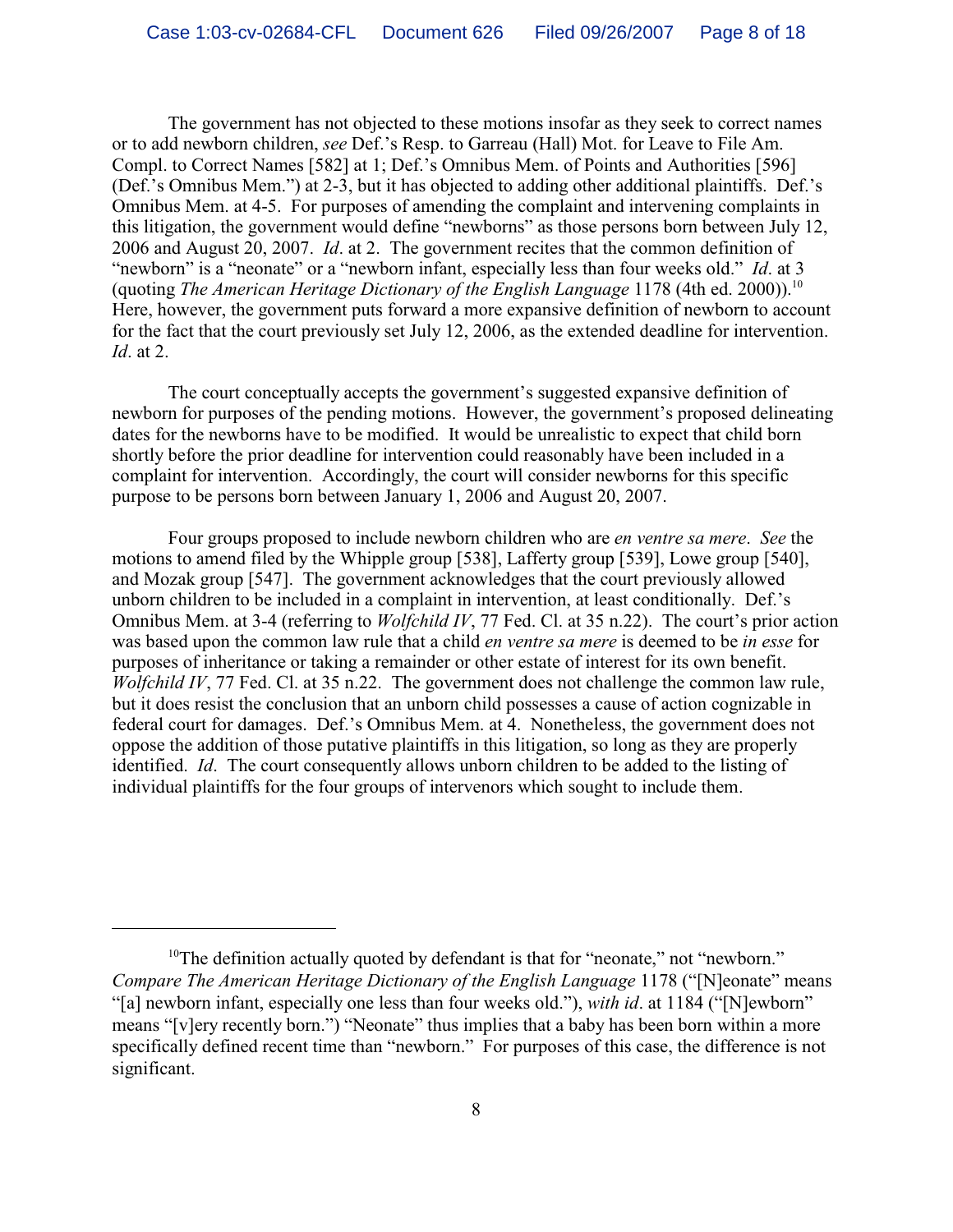Plaintiffs and four groups have sought to amend their complaints to add persons who were not newborns.<sup>11</sup> The groups do not offer an explanation or justification for these additions, other than the representation that the new claimants were "inadvertently not included" earlier, Aff. Re Am. Compl. [562], and that no prejudice to any party would result from the addition. Intervenors' Reply [617] at 2. *See also* Pl.'s and Intervenors Supplement to Joint Status Report and Response . . . . Addressing the United States' Opposition to Amend Complaints [623] at 5 (contending that no prejudice would arise from adding claimants at this stage of the case, and requesting that the court "permit an additional filing period of three additional weeks for amended complaints adding additional [p]laintiffs and [i]ntervenors."). Also, in the same vein, one new group, the Werner group, has sought leave to intervene.<sup>12</sup> In support of the Werner group's motion, the applicants for intervention aver that they are descendants of persons listed on the 1886 census of loyal Mdewakanton prepared by Special Agent Walter McLeod for the Department of the Interior. Applicant's Mem. [550] at 1. They explain that the timing of their application was governed by their need to produce "genealogical information to establish their connection as rightful lineal descendants." *Id*. at 2.The government opposes these additions, noting that the court in *Wolfchild IV* had specified that further requests by individuals to participate as claimants would be deemed to be untimely. Def.'s Omnibus Mem. at 4-5 (drawing upon *Wolfchild IV*, 77 Fed. Cl. at 35-36); Def.'s Resp. In Opposition to Werner Group's Mem. [601] at 2.

The court concurs with the government's opposition to these efforts to add plaintiffs other than newborns, notwithstanding the fact that under RCFC 15(a) amendments are generally favored. As the rule specifies, "leave [to amend a pleading] shall be freely given when justice so requires." RCFC 15(a); *see also Foman v. Davis*. 371 U.S. 178, 182 (1962). However, a motion to amend may be denied because of, among other things, undue delay or prejudice to existing parties. *Foman*, 371 U.S. at 182; *Te-Moak Bands of W. Shoshone Indians of Nev. v. United States*, 948 F.2d 1258, 1260 (Fed. Cir. 1991); *Christofferson v. United States*, 77 Fed. Cl. 361, 363-66 (2007); *Rockwell Automation, Inc. v. United States*, 70 Fed. Cl. 114, 121-23 (2006). 13 Here, the proposed additions come too late. As the court has observed, this action has already become extraordinarily "cumbersome and laden with claimants." *Wolfchild IV*, 77 Fed. Cl. at 34. A belated addition of other claimants would exacerbate the problems in managing the litigation and imperil the "just, speedy, and inexpensive determination" of the pending claims and defenses. RCFC 1. Particularly because the applicants who are not being allowed to join their claims in this litigation may file separate actions for relief without facing any bar from a statute of limitations, *see Wolfchild IV*, 77 Fed. Cl. at 36, the proposed addition of new intervening

<sup>&</sup>lt;sup>11</sup>Plaintiffs [567], and the Vadnais [558], Julia DuMarce [545], Rocque [524], and Marvel DuMarce [560] groups of intervening plaintiffs have sought to add a person or persons not previously named in any prior complaint or complaint in intervention.

<sup>&</sup>lt;sup>12</sup>The Werner group's motion to intervene [550] would add a further set of intervening plaintiffs comprised of fourteen adults and seven minor children.

 $^{13}$ A motion for intervention under RCFC 24 must also be predicated upon a "timely" application." RCFC 24(a), (b).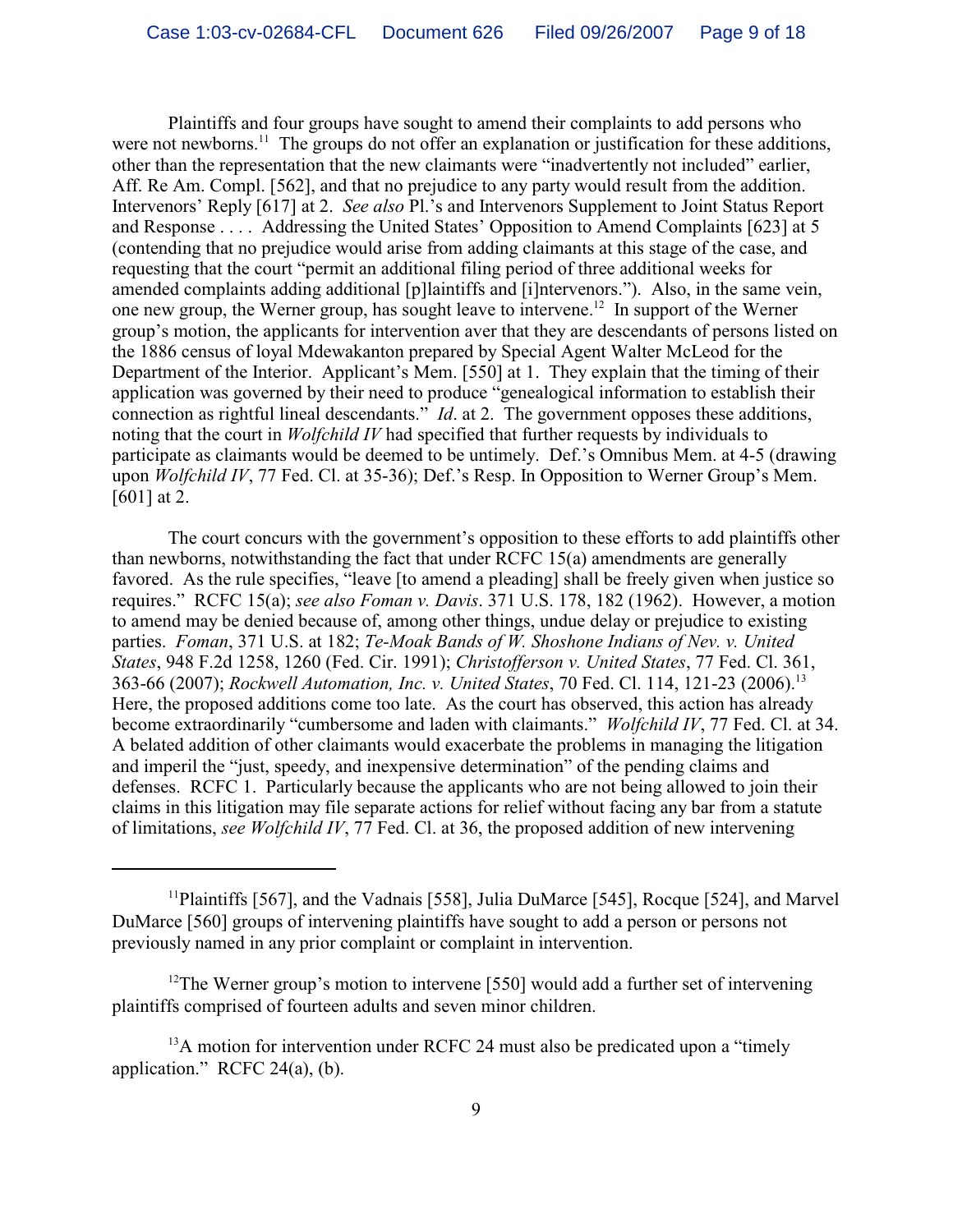plaintiffs other than newborns will not be allowed.

Separately, the intervention of members of the Felix family poses a discrete pair of questions. First, those persons who are members of the extended but not immediate family of Francis Elaine Felix have moved for leave to be added to the Rocque group of intervening plaintiffs [524]. The extended Felix family had previously sought intervention in June 2006, and the court "allowed Ms. Felix to represent her family" only for purposes of the intervention motion. *Wolfchild II*, 72 Fed. Cl. at 519 n.9. The intervention motion was granted. *Id*. at 539. However, at that time the court noted that under RCFC 83.1(c)(8), Ms. Felix could represent herself and her "immediate" family on a *pro se* basis but could not represent the members of her extended family. *Id*. at 519 n.9. As a result, the court required the members of her extended family to appear by counsel. *Id*. They did not do so in a timely fashion.

When the extended Felix family finally did act to protect their claims, they sought to "clarify" that they were and remained intervening plaintiffs even though they were not represented by counsel and had not filed a separate complaint in intervention. *See* Mot. to Clarify [506]. The government resisted that motion but advised that it would not oppose the addition of specifically identified members of the extended Felix family to an existing group of intervening plaintiffs, so long as no new answers were required. *See* Def.'s Resp. to Mot. to Clarify [513] at 2-3. Those conditions have been satisfied. Accordingly, the court grants the motion to amend the complaint in intervention of the Rocque group, to add individually identified members of the extended Felix family.

Second, the government objects to inclusion of Ms. Felix's grandchildren in her "immediate" family group, represented by her on a *pro se* basis. *See* Def.'s Resp. to Mot. to Clarify [513] at 3 n.2; Hr'g Tr. 14:3-25. The government has done so on the basis that the term "immediate family" as used in RCFC 83.1(c)(8), allowing representation on a *pro se* basis, encompasses a nuclear family of parents and children but not grandchildren. The government points to a prior decision to that effect by a judge of this court, *Chief War Eagle Family Ass'n v. United States*, No. 07-213L (Fed. Cl. July 18, 2007) (refusing to allow a *pro se* litigant to represent his grandparents). In interpreting the rule, the court in *Chief War Eagle* relied upon a definition of "immediate family" set out in *Black's Law Dictionary*, providing that a family so limited consisted of "[a] person's parents, spouse, children and siblings." *See*, *Chief War Eagle*, slip op. at 2 (citing *Black's Law Dictionary* 638 (8th ed. 2004)). However, this court modestly and respectfully disagrees with, and will not follow, the interpretation accorded RCFC 83.1(c)(8) in *Chief War Eagle*. The cited definition itself refers to three generations of persons, not two. Moreover, with longevity increasing, societally there are more and more instances where, because of employment of both spouses or single parents, grandparents are directly involved in the care of children, or instances where parents are caring simultaneously for their children and their parents. Thus, a three-generational span of direct familial interaction is again becoming typical. Accordingly, limiting "immediate" to two generations is unduly constraining. Ms. Felix may represent herself, her children, and her grandchildren.<sup>14</sup> The government has acquiesced in

<sup>&</sup>lt;sup>14</sup> Although Ms. Felix is appearing *pro se*, this litigation is proceeding as an "electronic" case." Arrangements have been made for her to send and receive electronic filings through her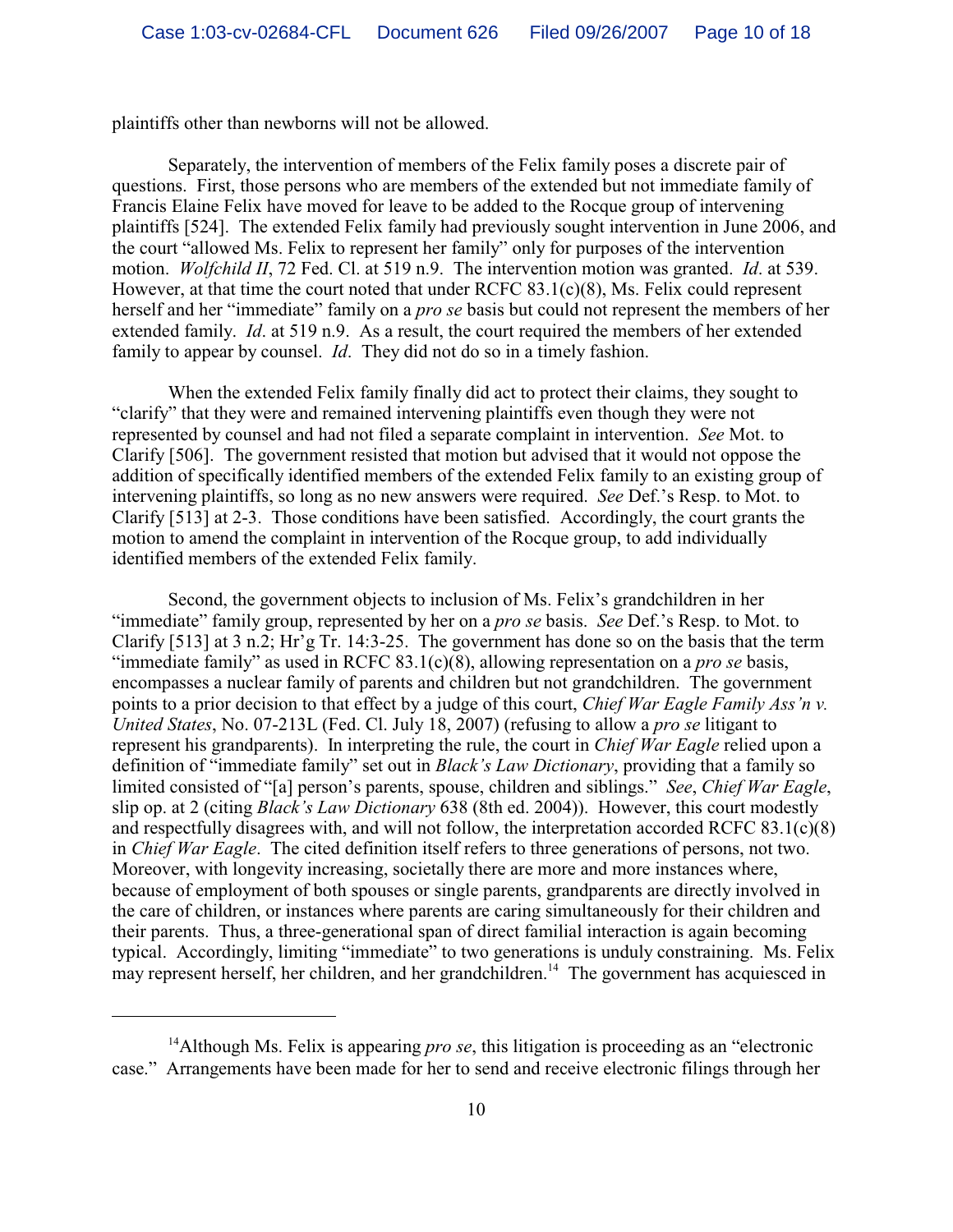this result. Hr'g Tr. 14:13-18.

## **C. Certification For Interlocutory Appeal**

The government has moved for certification for interlocutory appeal of three questions:

(1) Whether a trust was created in connection with and as a consequence of the 1888, 1889, and 1890 Appropriations Acts for the benefit of the loyal Mdewakanton and their lineal descendants, which trust included land, improvements to land, and monies as the corpus;

(2) If the Appropriations Acts created such a trust, whether Congress terminated the trust with enactment of the 1980 Act; and

(3) Whether the Lower Sioux, Prairie Island and Shakopee Indian Communities act as the agents of the United States as a result of the 1980 Act.

Def.'s Mot. to Certify Orders for Interlocutory Appeal ("Def.'s Mot. to Certify") [510] at 4-5. As the government would have it, the requirements of 28 U.S.C.  $\S$  1292(d)(2) for certification are satisfied as to these three questions. *Id*. at 4-20.

Paragraph 1292(d)(2) of Title 28 provides in pertinent part that:

[w]hen any judge of the United States Court of Federal Claims, in issuing an interlocutory order, includes in the order a statement that a controlling question of law is involved with respect to which there is a substantial ground for difference of opinion and that an immediate appeal from that order may materially advance the ultimate termination of the litigation, the United States Court of Appeals for the Federal Circuit may, in its discretion, permit an appeal to be taken from such order, if application is made to that Court within ten days after the entry of such order.

In slightly restated form, for a certification to be adopted, this statutory provision requires the court to determine that (1) a controlling question of law is at issue, (2) a substantial ground for differences of opinion exists regarding that question, and (3) certification may advance the ultimate termination of the litigation. The statute thus "establishes a three-part test for certification that 'is virtually identical to the statutory standard of certification utilized by the United States district courts [under 28 U.S.C. § 1292(b)].'" *Marriott Intern. Resorts, L.P. v. United States*, 63 Fed. Cl. 144, 145 (2004) (quoting *American Mgmt. Sys., Inc. v. United States*, 57 Fed. Cl. 275, 276 (2003) (some internal quotation marks omitted)). Conceptually, these statutory provisions "reserve interlocutory review for 'exceptional' cases while generally

brother, who is an attorney.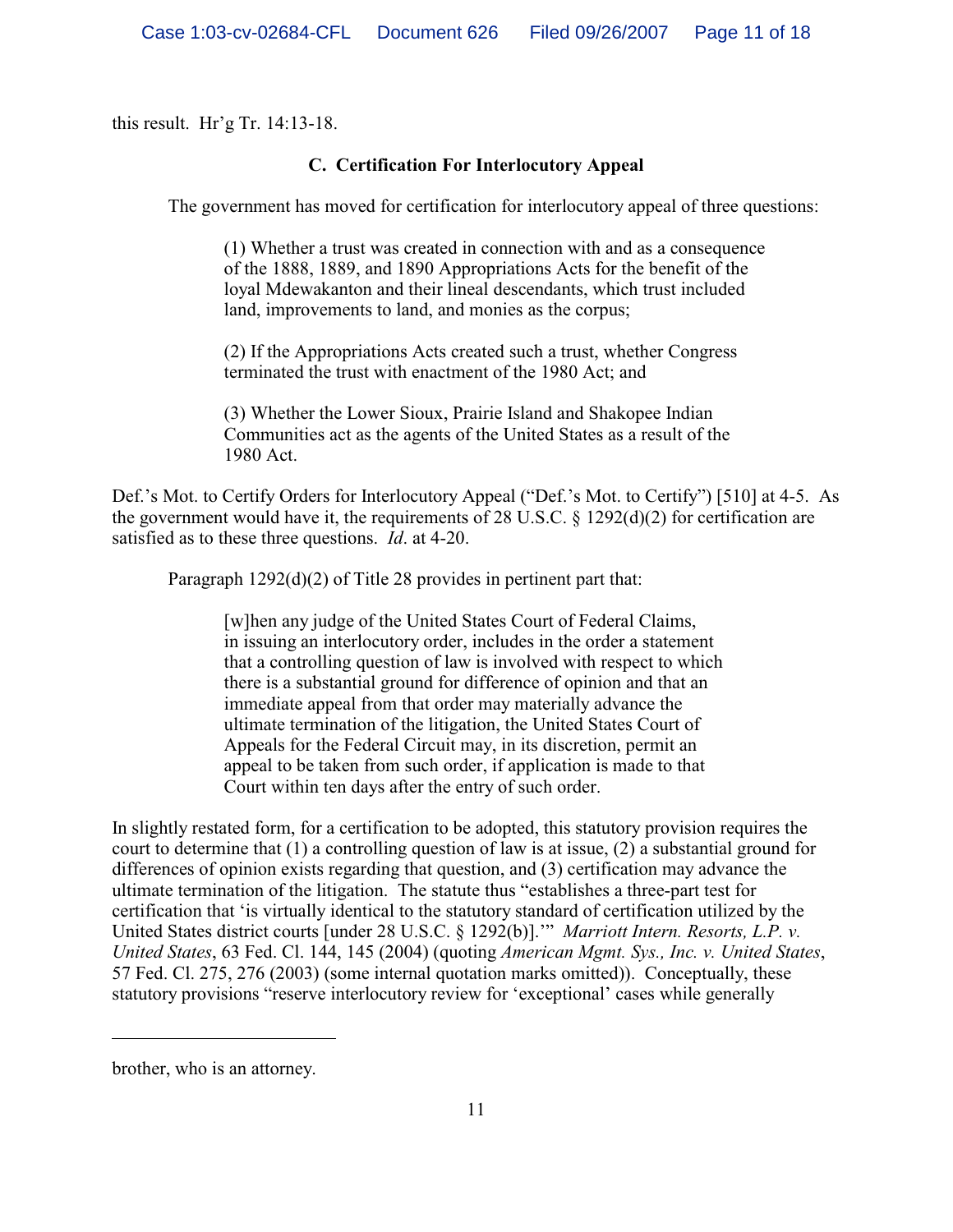retaining for the federal courts a firm final judgment rule." *Caterpillar Inc. v. Lewis*, 519 U.S. 61, 74 (1996) (quoting *Coopers & Lybrand v. Livesay*, 437 U.S. 463, 475 (1978), in turn quoting *Fisons, Ltd. v. United States*, 458 F.2d 1241, 1248 (7th Cir. 1972)).

Prior to applying the three-part statutory test, however, in this instance a threshold requirement for certification must be addressed. Any such request for certification must be timely. The governing statute sets no particular time limit on seeking certification of an interlocutory appeal. Nonetheless, the statute refers to an "immediate appeal," 28 U.S.C. § 1292(d)(2), and as Judge Posner explained in an opinion for the Court of Appeals for the Seventh Circuit in *Weir v. Propst*, 915 F.2d 283, 286 (7th Cir. 1990), a timely motion for certification is required. Pointing to the circumstance that under Section 1292 a petition to the court of appeals has to be filed within ten days from the trial court's certification, Judge Posner commented that

> celerity was to be the touchstone of appealability under th[e] section. The reason is not hard to see. An interlocutory appeal normally interrupts the trial even though it does not suspend the trial court's jurisdiction, and the parties ought to know at the earliest possible opportunity whether such an interruption is going to occur.

#### *Id*.

As a general matter, this court has denied motions to certify where the motion was made more than several months after the decision sought to be certified for interlocutory appeal was entered. *See Scholl v. United States*, 68 Fed. Cl. 58, 60 (2005) (collecting precedents). Under the prior decisions applying Section 1292(d)(2), certification by amending a prior order was allowed up to three months after the order was issued when good cause was shown for the delay. *Id*. (citing *Marriott Int'l*, 63 Fed. Cl. at 145). When the delays were longer, certification was denied. *Id*. These precedents are in agreement with the more broadly cast commentary in *Weir* that

> [t]he ten-day limitation in section 1292(b) is not to be nullified by promiscuous grants of motions to amend [prior interlocutory rulings]. An amendment that will have the effect of extending the limitation is proper only if there is a reason for the delay, as there would be for example if developments since the interlocutory order had been entered demonstrated, as had been unclear earlier, that the order resolved a controlling question of law about which there was substantial ground for a difference of opinion.

### 915 F.2d at 287.

In this instance, the government does not offer good cause for its delay of more than two and one-half years in moving for amendment of *Wolfchild I* to certify an appeal, and delays of nineteen and eleven months in moving to amend and certify *Wolfchild II* and *Wolfchild III*. In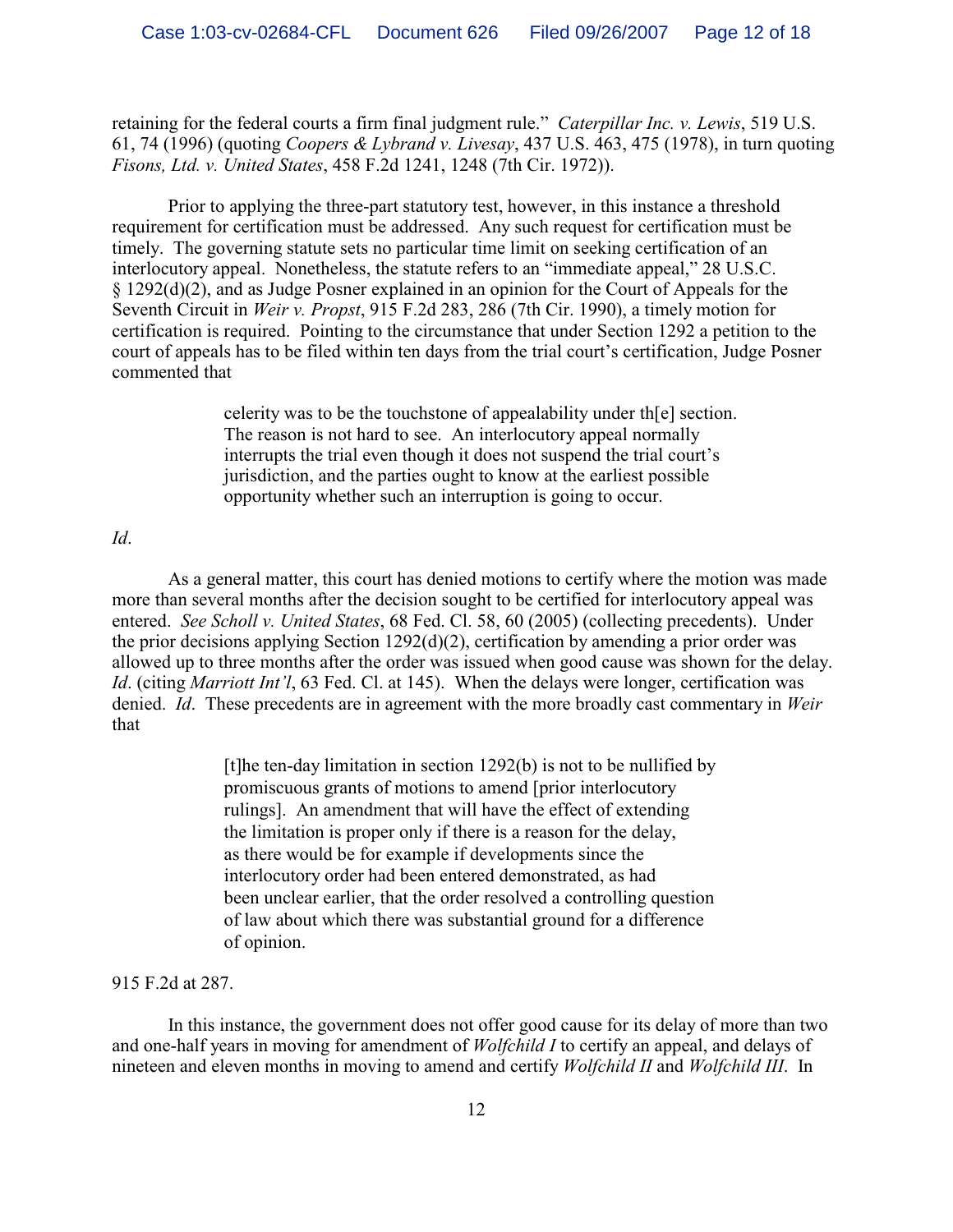justification, the government indicates only that the court has largely completed "its rulings on . . . party-related motions," Def.'s Mot. to Certify at 2, and that "[t]his litigation is at a point where interlocutory appeal is appropriate." *Id*. The party-related motions, however, have had only a tangential bearing on the two key questions the government asks the court to certify, *i.e.*, whether the Appropriation Acts and the Department of the Interior's subsequent implementation of those Acts created a trust and whether the 1980 Act terminated that trust. In short, the government's motion to amend the interlocutory orders issued in October 2004 (*Wolfchild I*), December 2005 (*Wolfchild II*), and August 2006 (*Wolfchild III*) to certify those orders for interlocutory appeal is untimely and must be denied.

In supplemental briefing, the government changes its approach and argues that the court could rectify the timeliness problems that arise with its motion to amend the earlier orders by entering a fresh order adopting the earlier orders and, in effect, certifying the new order for interlocutory appeal. Def.'s Supp. Br. in Support of Its Mot. to Certify at 2. Conceptually, this approach has some merit. *Weir*, for example, recognized that a subsequently issued order might provide an occasion to seek an appeal. *See* 915 F.2d at 286 ("If the deadline is missed, the order is not appealable. The defendant must then wait until another appealable order (normally, the final judgment) is entered, upon appeal of which he can challenge any interlocutory order that has not become moot."). *Compare Jenkins v. BellSouth Corp.*, 491 F.3d 1288, 1291-92 (11th Cir. 2007) (rejecting under Fed. R. Civ. P. 23(f) a district court's effort to revive a class-certification decision for interlocutory appeal where the party seeking such appeal had failed to petition the court of appeals within ten days of the initial decision by the district court), *with Aparicio v. Swan Lake*, 643 F.2d 1109, 1112 (5th Cir. 1981) (recognizing a district court's authority to vacate and reenter a certification order for purposes of 28 U.S.C. § 1292(b) where "the previous justification for a certification continues to exist"). Accordingly, the court will consider whether certification of *this* order might satisfy the criteria specified in Section 1292(d)(2).

The government argues that each of the three questions it seeks to raise on interlocutory appeal involves controlling questions of law. That proposition is arguably correct as to the first question posed, *i.e.*, whether the Appropriation Acts and the Department of Interior's implementation of them created a trust, is more confidently correct as to the second question, *i.e.*, whether the 1980 Act terminated the trust, and is assuredly *not* correct as to the third question respecting agency.

Taking the last question first, agency is ordinarily a mixed question of law and fact, *see Restatement (Third) Agency* § 1.02 cmt. a (2006) ("Whether a relationship is one of agency is a legal conclusion made after an assessment of the facts of the relationship and the application of the law of agency to those facts."); William A. Gregory, *The Law of Agency and Partnership* § 30.3, at 30 (2d ed. 2001 ("[A]gency and authority may be proved by any relevant facts."), and the court has had no occasion to make any findings of fact respecting whether an agency relationship exists or existed between the Department of the Interior and the Communities. Indeed, as the court has previously pointed out, the circumstances under which the 1886 lands and monies were transferred to the Communities has not been addressed in any detail. *See Wolfchild I*, 62 Fed. Cl. at 533 (discussing Letter from David Granum, Acting Area Director of the Bureau of Indian Affairs to Leon Columbus, Chairman, Community Council, Lower Sioux Community (Jan. 15, 1981), and Letter from Elmer T. Nitzschke, Field Solicitor, to Edwin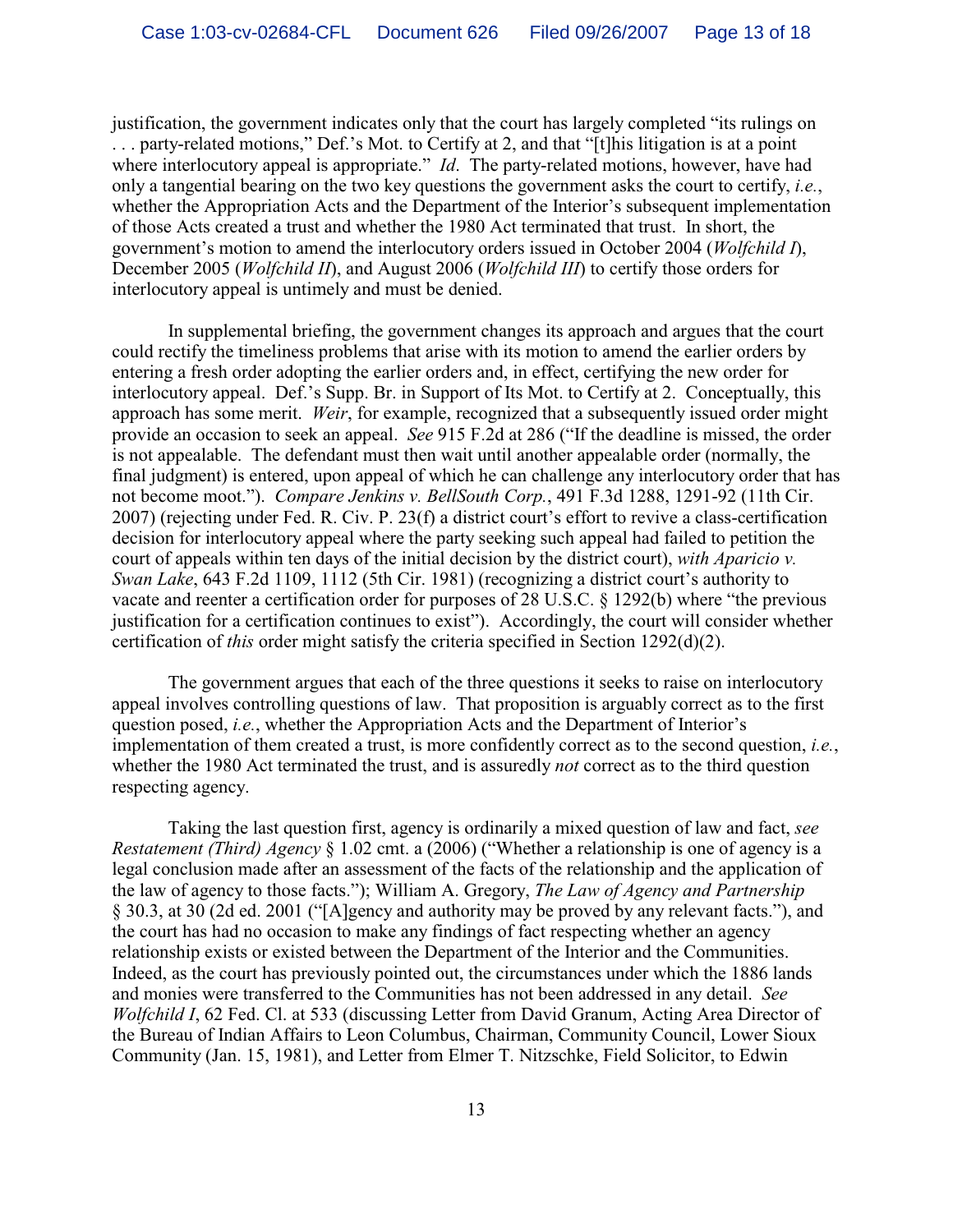Demery, Area Director (Feb. 6, 1981)). In issuing a summary judgment in *Wolfchild I* that a trust was formed and that the government had breached that trust, the court was satisfied beyond dispute *only* that real property and cash had been transferred from the Department to the Communities. *Wolfchild I*, 62 Fed. Cl. at 533. The agency question suggested by the government consequently cannot be certified for interlocutory appeal because it neither has been decided by this court nor is a question of law, let alone a controlling question.

The second question relating to the effect of the 1980 Act on the trust is a relatively straightforward question of law. The terms of the 1980 Act provide a basis for deciding that question. As the court observed in *Wolfchild I*, the 1980 Act contains no language of termination, and, indeed, it explicitly preserves aspects of the preexisting trust arrangement established by the Department. 62 Fed. Cl. at 543. The second question accordingly could be certified, if the other criteria in Section 1292(d)(2) were to be met. *See AD Global Fund, LLC v. United States*, Fed. Cl. 663, 664-65 (2005).

The first question respecting trust creation is complicated by the fact that the terms of the 1888, 1889, and 1890 Appropriation Acts are crucial, along with the terms of, and experience under, the earlier 1863 Act, but the implementation of those Acts by the Department of the Interior also has a strong role. *See Wolfchild I*, 62 Fed. Cl. at 541-42. In connection with the decisions rendered in *Wolfchild I* and *Wolfchild II*, the parties collected and submitted for the court's consideration a large volume of documents related to implementation. In the circumstances, the question of whether a trust exists is a question of law with attendant factual underpinnings. *See Restatement (Third) Trusts*, § 2 cmt. f, at 21 (2003) ("In the strict, traditional sense, a trust involves three elements: (1) a trustee, who holds the trust property and is subject to duties to deal with it for the benefit of one or more others; (2) one or more beneficiaries, to whom and for whose benefit the trustee owes the duties with respect to the trust property; and (3) trust property, which is held by the trustee for the beneficiaries."). Trusts created by statute may be governed by terms established in the statute or by general trust law. *See Restatement (Third) Trusts*, § 4, cmt. g, at 41 ("Some forms of trusts that are created by statute, especially public retirement systems or pension funds, and sometimes public land trusts, school land trusts, or trusts for benefit of native populations, are administered as express trusts, the terms of which are either set forth in the statute or are supplied by the default rules of general trust law."). The court was satisfied with the statutory and agency-implementing underpinnings and granted summary judgment in plaintiffs' favor on the issue. *Wolfchild I*, 62 Fed. Cl. at 540-42.<sup>15</sup>

 $15$ The Appropriation Acts stated the grants for the benefit of the loyal Mdewankanton in terms that satisfied the common law elements for formation of a trust, *see supra*, at 3-4 n.3, but did not explicitly use the word "trust." *See Wolfchild I*, 62 Fed. Cl. at 540-41 (quoting *United States v. White Mountain Apache Tribe*, 537 U.S. 465, 474 n.3 (2003). The Department of the Interior used the word "trust" in its implementing documents issued thereafter. *Id*. at 529-30, 541-42 (quoting among other documents, the Indian Land Certificates issued to loyal Mdewakanton, the earliest of which in this record was dated June 1, 1905, as well as a Memorandum from the Acting Associate Solicitor for Indian Affairs to the Commissioner of Indian Affairs (Mar. 19, 1974), and a letter from the Field Solicitor to the Minneapolis Area Director of the Bureau of Indian Affairs (Nov. 8, 1978)).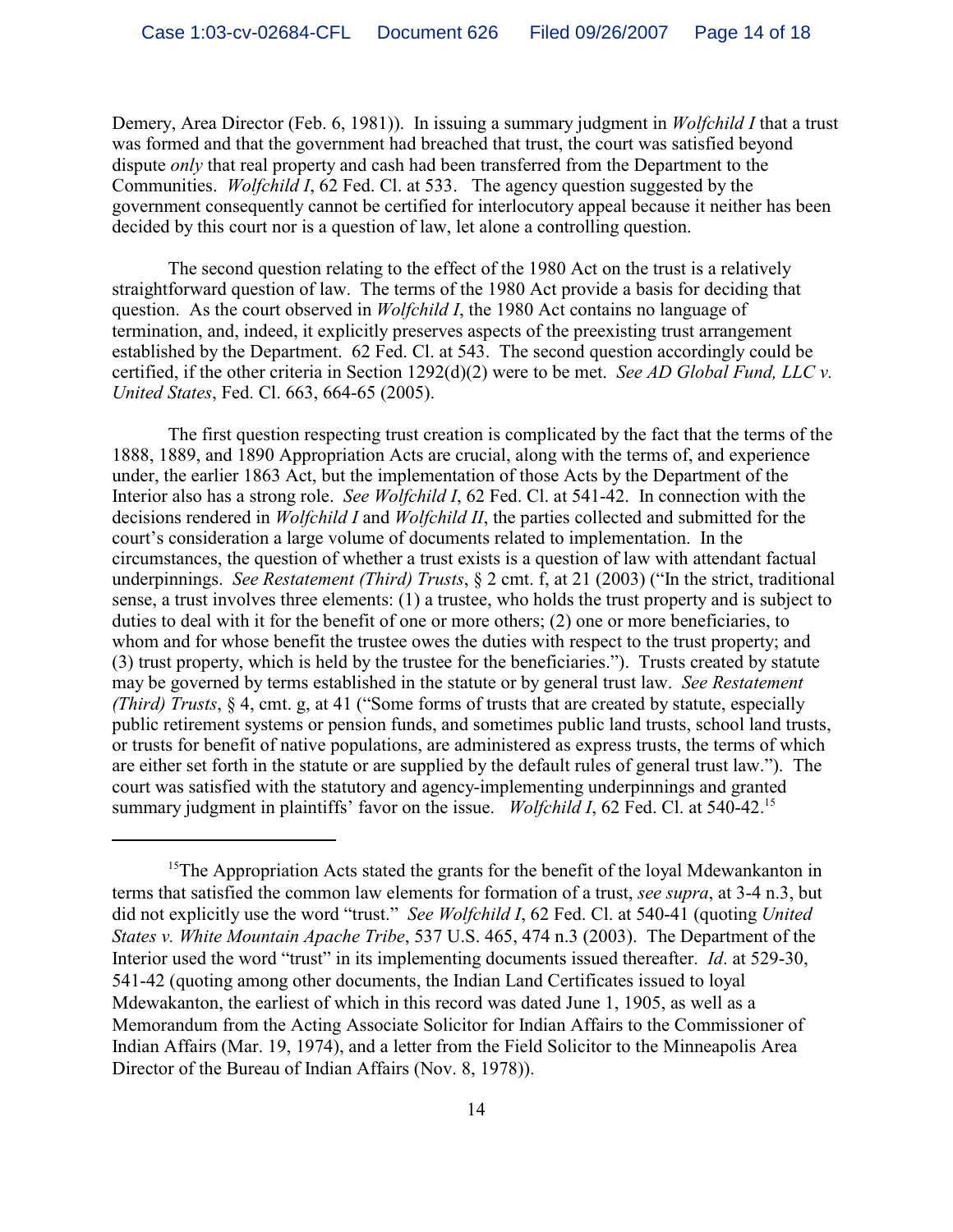Accordingly, that question could be certified for interlocutory appeal.

Both the first and second questions are "controlling" in the sense that the existence of a trust and the absence of a statutory termination of that trust "'materially affect' issues remaining to be decided in the trial court." *Marriott Int'l*, 63 Fed. Cl. at 145 (quoting *Pikes Peak Family Housing, LLC v. United States*, 40 Fed. Cl. 673, 686 (1998)); *see also Jade Trading, LLC v. United States*, 65 Fed. Cl. 443, 447 (2005) (controlling question of law not presented by nonparty discovery issue).

The second criterion, whether "there is a substantial ground for difference of opinion," is arguable. This is a case of first impression. Strong indicia of the existence of a trust are present. The Appropriation Acts themselves reflect the common law elements of a trust. *Wolfchild I*, 62 Fed. Cl. at 540-41. From the early days of implementation forward, the Department of the Interior used the term "trust" in the Indian Land Certificates employed to convey possessory rights in parcels of the 1886 lands to lineal descendants. *See id*. at 529 (quoting Indian Land Certificate of Harry Bluestone (June 1, 1905)). And, subsequent statutes accorded the disposition of small parcels of the 1886 lands as deserving of treatment typically accompanying the partial termination of a trust. *See id*. at 529, 541 (discussing the Act of Feb. 25, 1901, 31 Stat. 805, 806, ("1901 Act"), provisions of which required the consent of beneficiaries for the disposition); *Wolfchild II*, 68 Fed. Cl. at 787-88 (addressing the 1901 Act along with principles set out in *Restatement (Third) of Trusts* § 65 (2003) (requirements for termination of a trust)), 789-90 (analyzing the Act of June 13, 1944, Pub. L. No. 78-335, 58 Stat. 274, which also provided for disposition of a parcel of the 1886 lands). Nonetheless, the conclusion that a trust was created involved the analysis and assessment of a number of statutes and many implementing steps taken over a span of 90 years. In these circumstances, the court accords some weight to the government's desire to present its arguments to the court of appeals at this juncture and concludes that the second criterion has been sufficiently satisfied.

Arguably, the Appropriation Acts themselves allowed, but did not require, that a trust be created. A mechanism different from a trust for aiding the loyal Mdewakanton might have satisfied the terms of the Appropriation Acts. However, the terms of the Appropriation Acts fit comfortably within a trust regime, and the Department of the Interior chose that mechanism for its implementation. As the Federal Circuit recently stated, "[w]here the government exercises actual control within its authority, neither Congress nor the agency needs to codify such actual control for a fiduciary trust relationship that is enforceable by money damages to arise." *Navajo Nation v. United States*, \_\_ F.3d \_\_, \_\_, 2007 WL 2685641, at \*14 (Fed. Cir. 2007) (citing *White Mountain Apache*, 537 U.S. at 475 (finding "a fair inference that an obligation to preserve the property improvements was incumbent on the United States as trustee" where the government exercised its discretionary authority to supervise and occupy property); *United States v. Mitchell*, 463 U.S. 206, 225 (1983) ("[W]here the Federal Government takes on or has control or supervision over tribal monies or properties, the fiduciary relationship normally exists with respect to such monies or properties (unless Congress has provided otherwise).").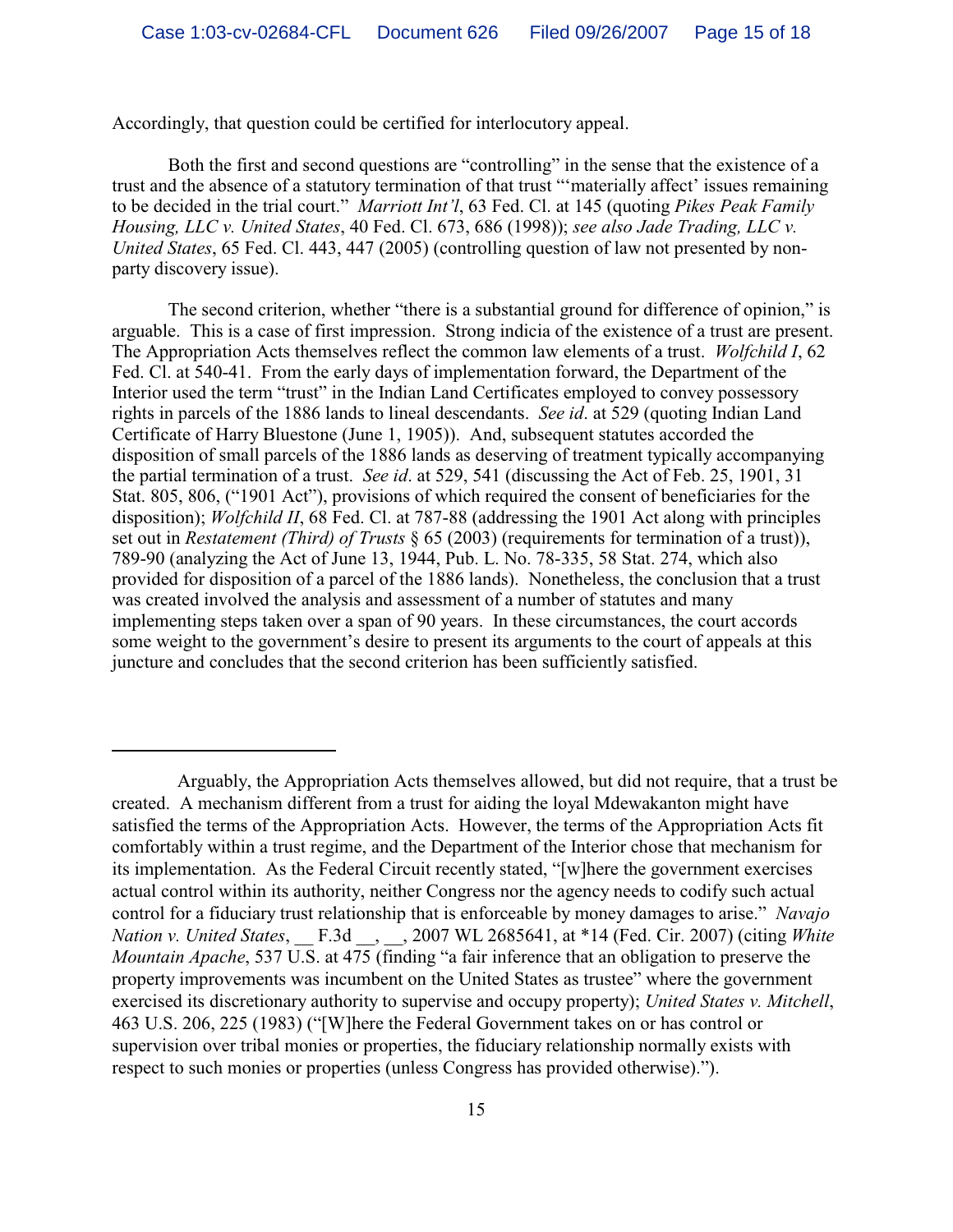The third consideration is discretionary, turning on whether certification "*may* materially advance the ultimate termination of the litigation." 28 U.S.C. § 1292(d)(2) (emphasis added). Here, there is no doubt that the question of the existence, and continued existence, of a trust is at the heart of this litigation and that a ruling by the court of appeals on the trust issues would advance the resolution of the disputed matters.

As a result, the court concludes that certification for interlocutory appeal of the first two questions posed by the government is appropriate, as part of *this order*, *not* the prior orders issued in October 2004, December 2005, and August 2006. Good cause has not been shown to amend the prior orders, and they will remain undisturbed. As this opinion plainly indicates, the court continues to adhere to its prior rulings and to apply them in continuing proceedings in this litigation. The two questions thus certified relate to creation of a trust in connection with and as a consequence of the implementation of the Appropriation Acts by the Department of the Interior, and the continued existence of that trust after the 1980 Act. The question of agency proposed by the government is not certified.

Because the government's motion to certify orders is in many respects untimely, and because the parties have expended substantial resources in developing and addressing the partyrelated issues as a preamble to reaching this point, the court will not stay proceedings while the government petitions the court of appeals to grant interlocutory appeal of the two certified questions.

As Judge Posner pointed out in *Weir*, this court's jurisdiction is not displaced by a petition to grant an interlocutory appeal. *See* 915 F.2d at 286 ("An interlocutory appeal normally interrupts the trial even though it does not suspend the trial court's jurisdiction."). Discovery and other preparatory steps will accordingly proceed under the schedule being adopted by and with this opinion and order. However, if the court of appeals should grant an interlocutory appeal, then the proceedings in this court shall be stayed beginning with the date of such grant. *See* 28 U.S.C. § 1292(d)(3) ("Neither the application for nor the granting of an appeal under this subsection shall stay proceedings in the Court of International Trade or in the Court of Federal Claims, as the case may be, unless a stay is ordered by a judge of the Court of International Trade or of the Court of Federal Claims or by the United States Court of Appeals for the Federal Circuit or a judge of that court.").

#### **CONCLUSION**

In accord with RCFC 16(b) and RCFC Appendix A, ¶¶ 7-8, discovery and further pretrial steps shall proceed in accord with the following schedule:

| ochedie<br>Event                                            | Deadline          |
|-------------------------------------------------------------|-------------------|
| initial disclosures                                         | November 1, 2007  |
| initial interrogatories and document<br>disclosure requests | November 20, 2007 |

Schedule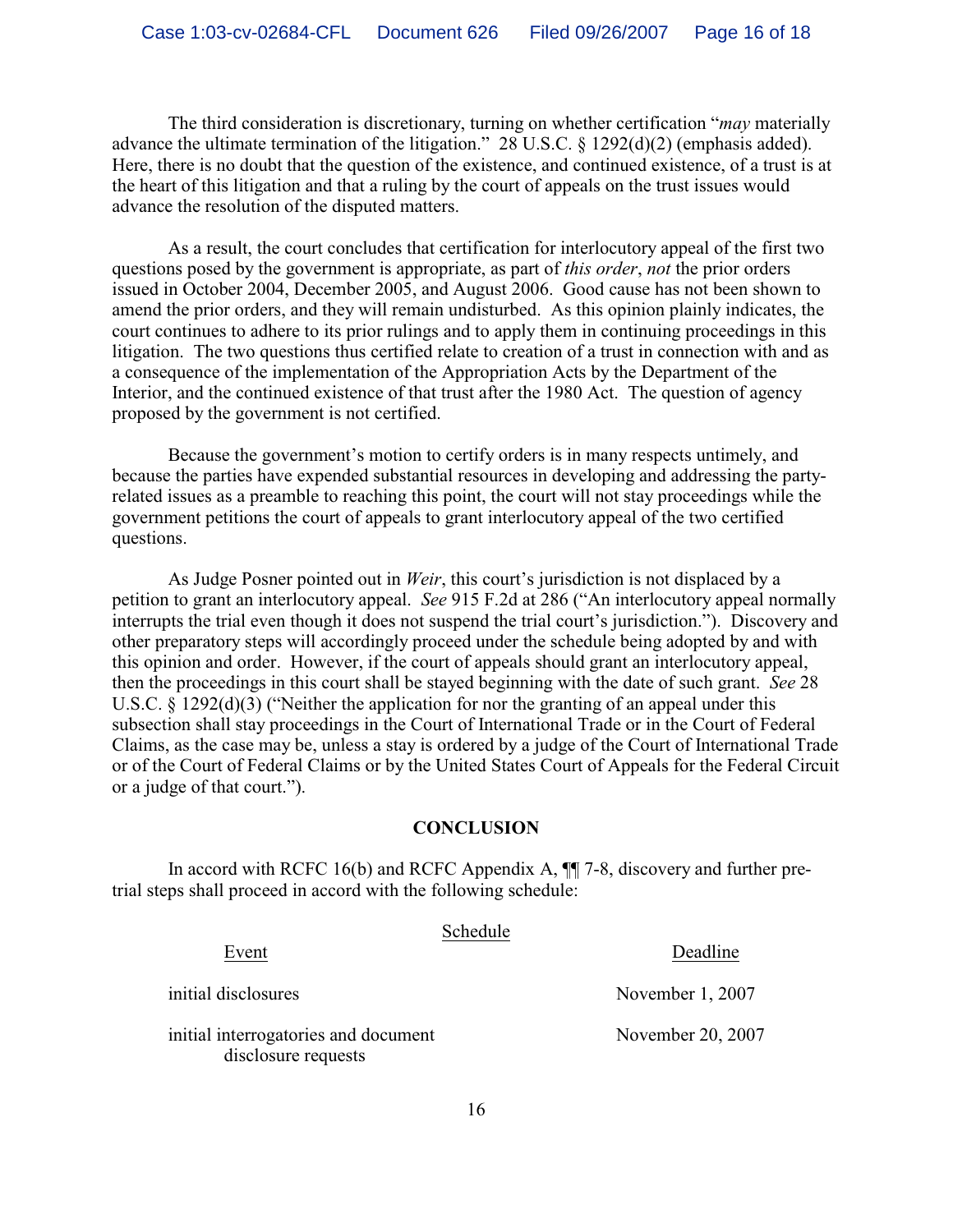| disclosure of names of expert witnesses                                      | December 28, 2007 |
|------------------------------------------------------------------------------|-------------------|
| production of expert reports                                                 | February 1, 2008  |
| production of rebuttal expert reports                                        | March 11, 2008    |
| conclusion of fact discovery <sup>16</sup>                                   | March 28, 2008    |
| conclusion of expert discovery                                               | April 30, 2008    |
| submission of any motions for summary judgment<br>(except for cross-motions) | May 30, 2008      |

The motions to amend pleadings filed by the Garreau (Hall) group [523], Anonymous Blair (Renaud) group [528, 529], Burley group [532], Anonymous Walker group [521-22, 534- 537], Whipple group [538], Lafferty group [539], Lowe group [540], Kitto group [541], Enyard group  $[542]$ , Zephier group  $[543]$ ,  $^{17}$  Mozak group  $[547]$ , Ferris group  $[551]$ , Henry group  $[553]$ , Trudell group [554], and Vassar group [555] are GRANTED. The motions to amend filed by plaintiffs [567] and by the Rocque group [524], Julia DuMarce group [545], Vadnais group [558], and Marvel DuMarce group [560] are GRANTED IN PART and DENIED IN PART.<sup>18</sup> They are granted insofar as they seek to add as plaintiffs and intervening plaintiffs newborns and persons already granted intervention as prior members of the extended Felix group.<sup>19</sup> In other respects, those motions are denied, and defendant's corresponding motions to strike in part [606, 587] plaintiffs's Fifth Amended Complaint [567] and the amended complaint proffered by the Rocque group [524] are GRANTED IN PART. The motion for leave to intervene by the Werner [St. Clair] group [548] is DENIED, without prejudice to the filing by that group of an original complaint in a separate action. The motion to clarify filed by the extended Felix group [506] is DENIED as moot.

 $^{17}$ For good cause shown, the grant of the Zephier group's motion includes the addition as an intervening plaintiff of one person who is not a newborn. *See* Hr'g Tr. 27:23 to 28:10.

 $18$ Nancy Smith should be included within the Rocque group because she was listed in that group's initial complaint in intervention but was mistakenly deleted from the subsequently amended complaints. *See* Response of Rocque Group to Def.'s Mt. to Strike [620] at 4.

 $19$ In addition, plaintiffs and the Henry and Trudell groups of intervening plaintiffs shall provide for each minor plaintiff or intervening plaintiff a listing in electronic format of the minor's name, the adult plaintiff appearing as parent or guardian of the minor, and the particular capacity in which the adult is acting, *e.g.*, parent, guardian, etc.

 $16$ Contrary to plaintiffs's request, there shall be no bar on depositions of individual plaintiffs or intervening plaintiffs absent court order. Instead, discovery including depositions shall proceed in accord with RCFC 26-37. If any discovery requests prove to be oppressive or unduly burdensome, the court will entertain a motion for a protective order under RCFC 26(b).